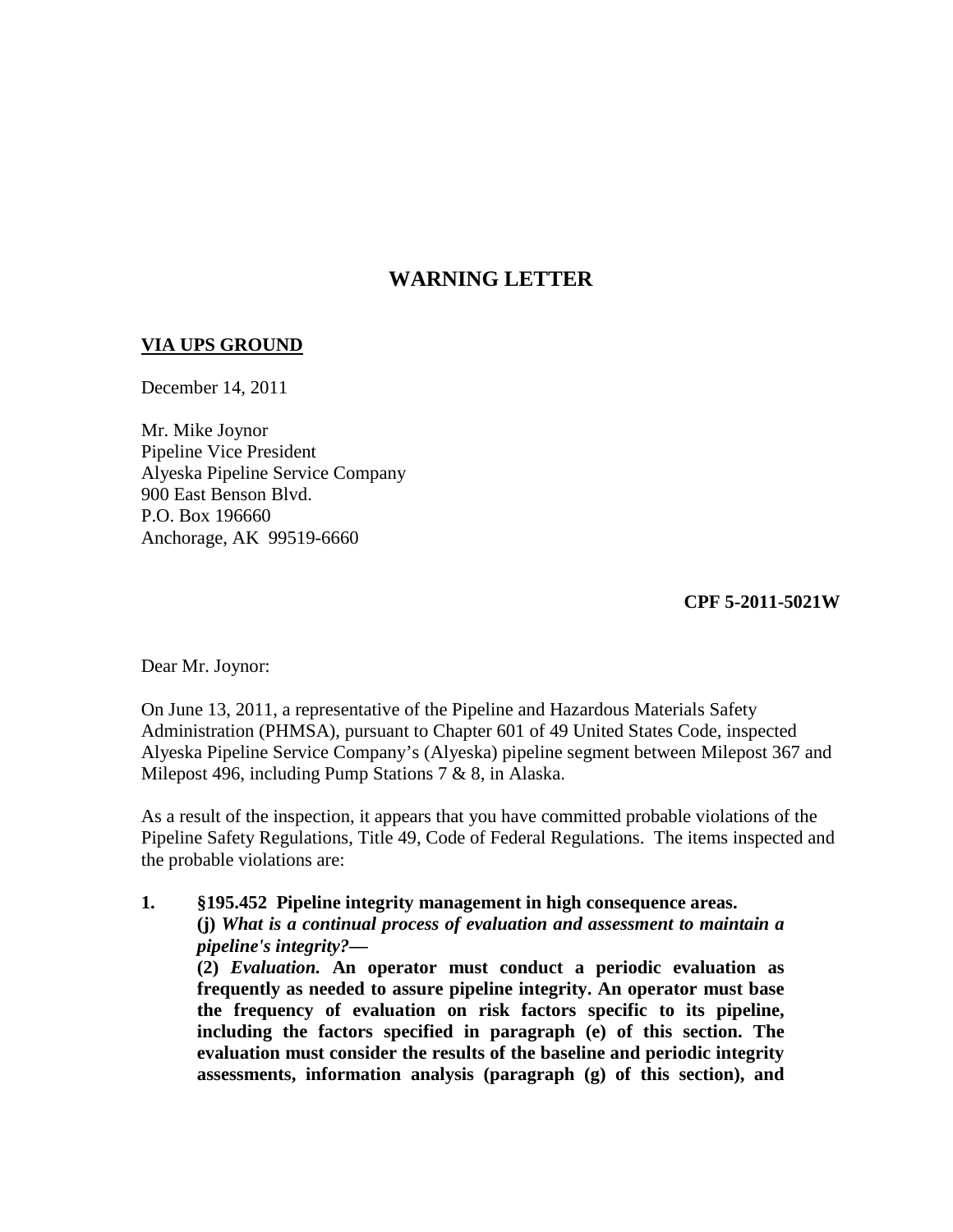## **decisions about remediation, and preventive and mitigative actions (paragraphs (h) and (i) of this section).**

Alyeska has not included the barrel sleeve at Mile Post 457.53 in its continual process of evaluation and assessment. During the inspection on June 15, 2011, OPS observed the barrel sleeve at Mile Post 457.53 on the mainline and requested that Alyeska provide information concerning internal corrosion inspection on this sleeve. OPS sent a formal request for the same information to Alyeska in a Request for Specific Information on July 5, 2011. Alyeska's response dated September 1, 2011, indicated that this sleeve was installed in 1989 over a bolted split sleeve that had been installed in 1978. Alyeska's September 1<sup>st</sup> letter also stated "To date, there have been no inspections or assessments completed at this location".

This sleeve must be included in Alyeska's integrity management program, and must be investigated for corrosion. This particular sleeve presents a corrosion risk because water and solids may accumulate inside of the barrel. Such water and solids may contribute to internal corrosion, particularly because they may not be removed during maintenance pigging operations. In addition, ILI tools cannot detect corrosion damage inside a barrel sleeve. Given the corrosion risks, Alyeska should include this barrel sleeve in their internal corrosion control program.

This probable violation is based on photographs, conversation, the information received from Alyeska's Government Letter No. 24186, and Alyeska's IM-244, TAPS Integrity Management Plan for High Consequence Areas.

**2. § 195.579 What must I do to mitigate internal corrosion? (b)** *Inhibitors.* **If you use corrosion inhibitors to mitigate internal corrosion, you must – (2) Use coupons or other monitoring equipment to determine the effectiveness** 

## **of the inhibitors in mitigating internal corrosion; and**

Alyeska is not properly determining the effectiveness of their internal corrosion inhibitors. The existing pipeline coupons used to monitor the effectiveness of corrosion inhibitors are currently installed at high points in the pipeline that do not reflect conditions of the belowground pipeline segments. The below-ground segments differ because the heavier fluids settle and wax and solids accumulate on the bottom of the pipe. The procedures, type and quantity of inhibitor could be significantly different if coupons are measuring corrosion activity in the below-ground segments of piping.

Alyeska uses corrosion inhibitors in the 36-inch diameter relief piping at Pump Station 07. The suction and discharge relief lines are no longer connected to the relief valves at PS07. These sections of crude piping are known as "dead legs" because they are part of the pipeline system that experiences low or no flow. Dead legs are susceptible to internal corrosion. These dead legs consist of both above-ground and below-ground segments. During the